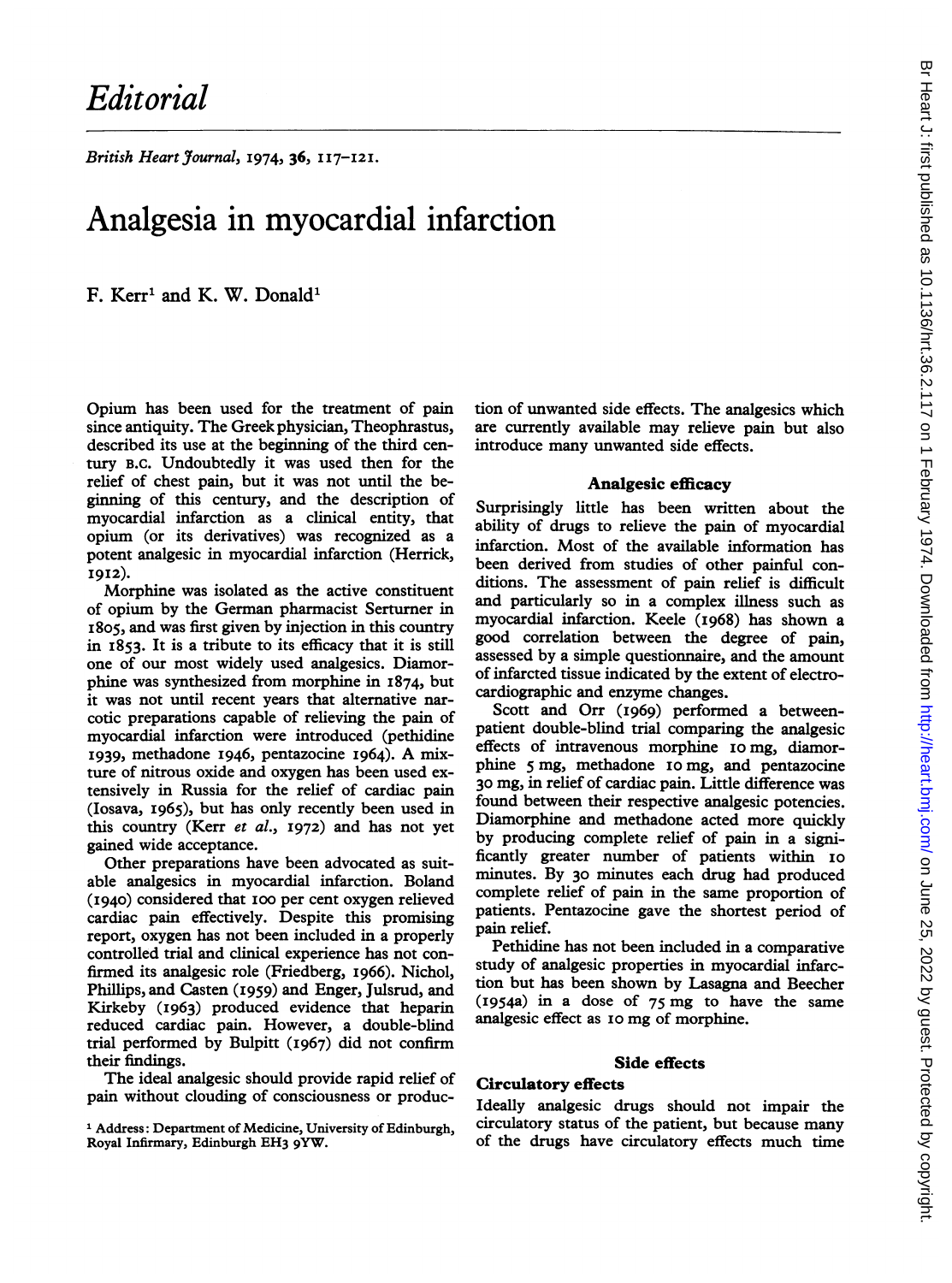and effort have been spent assessing this important complication.

It has been known for some time that morphine will cause a fall in blood pressure in normal erect subjects, a phenomenon explained by dilatation of the capacitance vessels in the legs (Drew, Dripps, and Comroe, I946). Thomas et al. (I965) were the first to study the circulatory effects of morphine in patients with myocardial infarction. Though the authors interpreted their findings cautiously, this paper has been widely quoted as evidence of frequent serious haemodynamic effects produced by morphine. When I0 mg morphine was administered intravenously on I5 occasions to I3 patients, 7 had a transient, but clinically insignificant fall in arterial pressure, and one had a persistent fall though cardiac output was maintained. One patient had a dramatic fall in arterial pressure, the systolic pressure falling from I40 to 40 mmHg. The heart rate was initially constant, dropping to 20 a minute only when extreme hypotension occurred. It is notable that this patient had an episode of unconsciousness before the study started, suggesting the presence of haemodynamic instability before morphine was administered.

Subsequent studies have shown little circulatory upset when morphine is used in myocardial infarction. Grendahl and Hansteen (I969), in a doubleblind study, found an insignificant fall in arterial pressure when 20 supine patients received 15 mg morphine intravenously. When <sup>5</sup> sitting patients were given 7-5 mg morphine intravenously one patient had a significant fall in arterial pressure, both systolic and diastolic pressures falling by 10 mmHg. In the only double-blind study comparing the haemodynamic effects of intravenous morphine io mg and diamorphine <sup>5</sup> mg, Muir (I970) found <sup>a</sup> small but statistically insignificant fall in arterial pressure with an associated slight rise in heart rate in each group.

It is interesting that though bradycardia is a recognized feature of the dog's response to morphine (Schmidt and Livingston, I933), this has not been a consistent finding in patients with myocardial infarction (Thomas et al., 1965; Grendahl and Hansteen, I969; Muir, 1970).

In a search for alternative drugs free from haemodynamic side effects, MacDonald et al. (1967) demonstrated <sup>a</sup> fall in mean aortic pressure of <sup>5</sup> mmHg when <sup>5</sup> mg diamorphine was administered intravenously to 8 patients with myocardial infarction. Studying the haemodynamic effects of pethidine, Rees et al. (I967) demonstrated a biphasic response when ioo mg was administered intravenously to <sup>8</sup> patients with myocardial infarction. In 7 patients the mean aortic pressure rose by I2 mmHg for i5

minutes, finally falling to a mean level 10 mmHg below control levels 30 minutes after injection. In one patient the mean aortic pressure fell immediately after administration, and 10 minutes after injection was <sup>22</sup> mmHg below the control level.

Controversy exists regarding the circulatory effects of pentazocine. Lal, Savidge, and Chhabra (I969) found that it caused <sup>a</sup> i6 mmHg rise in systolic arterial pressure and concluded it was suitable for use in myocardial infarction. Caution was expressed by Jewitt, Maurer, and Hubner (I970) who found a mean rise in mean main pulmonary artery pressure of 6 mmHg and 11 mmHg in two groups of patients with myocardial infarction given 30 mg and 6o mg pentazocine intravenously. These findings were confirmed by Rickards, Smithen, and Sowton (1971). Jewitt et al. (1971) later demonstrated a rise in left ventricular end-diastolic pressure (mean control I4 mmHg rising to <sup>22</sup> mmHg) in 5 patients with severe angina undergoing investigation before cardiac surgery, and assumed that this was the reason for the rise in pulmonary artery pressure. However, in <sup>a</sup> recent study of the effects of pentazocine on the pulmonary circulation of 6 patients with mitral stenosis and 2 with aortic stenosis, Miller and co-workers (I972) found no rise in left atrial or left ventricular end-diastolic pressure, and attributed the rise in main pulmonary artery pressure to increased pulmonary vascular resistance. Nitrous oxide 50 per cent and oxygen 50 per cent has been shown to cause no adverse haemodynamic disturbance when administered to patients with myocardial infarction (Kerr et al., I972).

## Respiratory effects

The respiratory effects of the narcotics have been best evaluated with respect to morphine. Animal studies suggest that, in causing respiratory depression, it acts at many sites in the central nervous system and seems particularly to enhance inhibitory vagal stimuli on the respiratory centres (Ngai, I96I). In normal human subjects intravenous morphine causes a fall in minute ventilation which is maximal between 3 and 7 minutes after injection. The effects of intramuscular morphine are comparatively delayed but of the same degree (Dripps and Comroe, 1945).

Morphine, diamorphine, pethidine, and pentazocine have all been shown to cause mild respiratory changes in patients with myocardial infarction (Thomas et al., I965; MacDonald et al., I967; Rees et al., I967; Lal et al., I969; Hoel and Refsum, I969; Muir, I970; Nagle and Pilcher, I972). In these patients the  $P_{a}CO_{2}$  rose by 2 to 7 mmHg and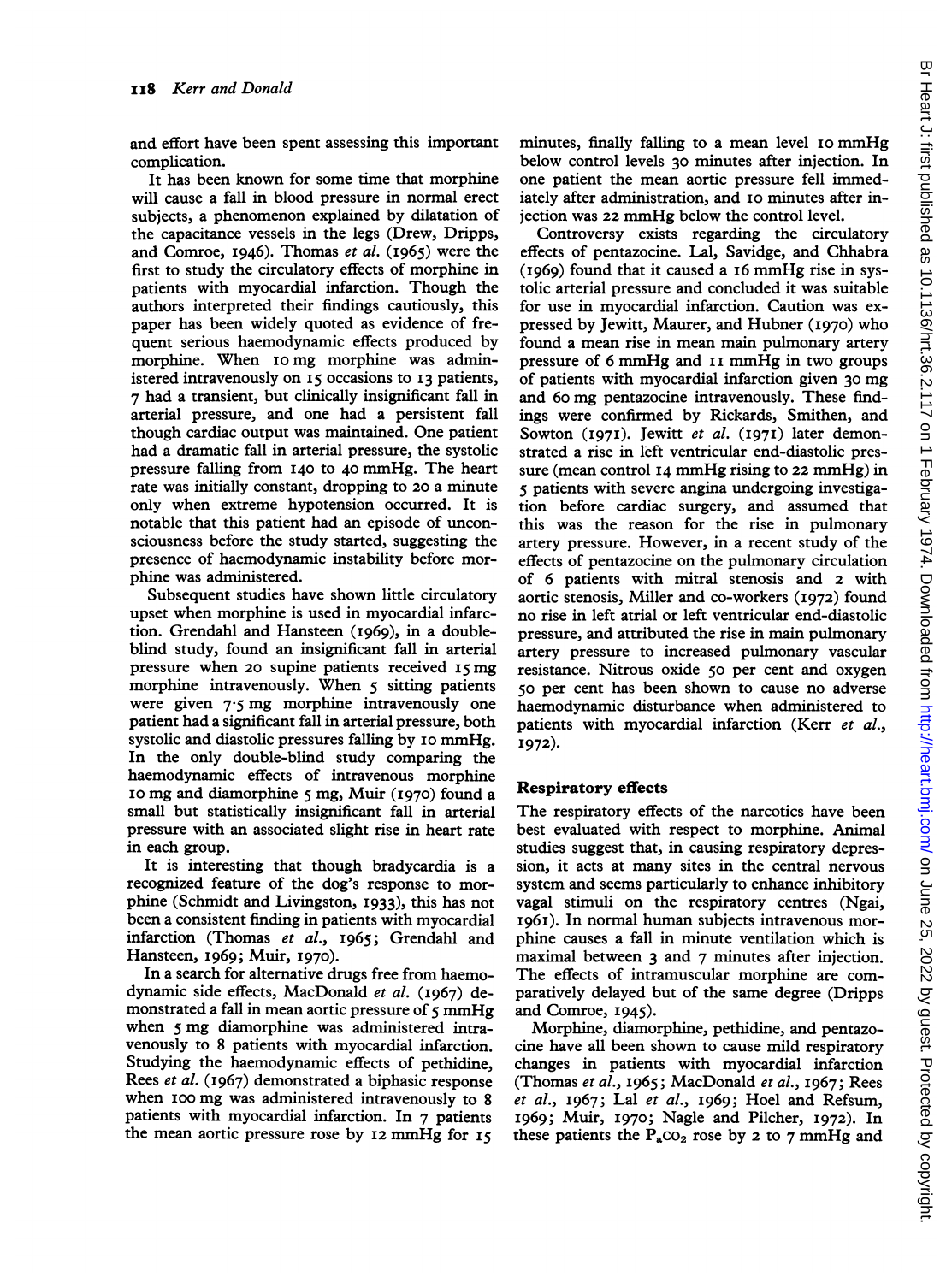PaO2 fell by 4 to <sup>9</sup> mmHg. In addition, Lal and colleagues (I969) demonstrated a fall in minute ventilation in patients given comparable doses of morphine and pentazocine. The drugs were given intravenously in each case and produced maximal change in respiration within I0 minutes.

When comparing the respiratory effects of morphine and diamorphine in patients with myocardial infarction, Muir (I970), in a double-blind trial, demonstrated a more prompt rise in  $P_{a}CO_{2}$  with diamorphine though the final increase was the same. Diamorphine produced a slightly greater fall in  $P_aO_2$ .

Although morphine and pentazocine were shown to produce similar changes in overall ventilation, morphine produced a rise in the dead space/tidal volume ratio (VD/VT) and alveolar arterial oxygen gradient (A-a gradient); pentazocine caused a fall in both these parameters (Lal et al., I969). These changes may have been due to the relative effects of the drugs on pulmonary artery pressure, pentazocine causing a rise (Jewitt et al., 1970) and morphine a fall (Sapru, I966), with redistribution of pulmonary perfusion and subsequent changes in ventilation perfusion relations.

Recent work suggests that, though morphine is a time-honoured remedy in the treatment of left ventricular failure, care should be exercised in its use. A study of the blood gas changes in <sup>46</sup> consecutive patients with varying degrees of left ventricular failure and pulmonary oedema included II patients with a  $P_{a}CO_{2}$  greater than 45 mmHg. These patients did not have more severe pulmonary oedema or greater evidence of chronic airway obstruction than others in the group (Aberman and Fulop, I972). Nine of the hypercapnic patients received morphine; respiratory depression was severe enough in one patient to require ventilatory assistance.

Another point which could be of more than theoretical interest concerns the administration of a narcotic to patients with cardiogenic shock. The decrease in ventilation may prevent adequate respiratory compensation for a metabolic acidosis; an increase in  $P_{a}CO_{2}$  with subsequent rise in hydrogen ion concentration could compound a coexisting lactic acidosis (Kirby and McNicol, I966).

## Other side effects

Perhaps the most distressing side effects of the narcotics, from the patient's point of view, are nausea, vomiting, and dizziness. Though morphine is often considered a prime offender (Douthwaite, I966), there is good evidence to suggest that this is not the case. When used in equianalgesic doses to

treat cardiac pain, it has been shown to have the same incidence of nausea and vomiting as diamorphine, methadone, and pentazocine (Scott and Orr, I969). In a study comparing the side effects of diamorphine and methadone in young women awaiting minor gynaecological surgery, there was no appreciable superiority of diamorphine over morphine with respect to nausea and vomiting (Dundee, Clarke, and Loan, I967). Methadone was less emetic than either drug. It has been suggested that the incidence of nausea, vomiting, and dizziness is higher when morphine is given in trial to normal individuals without pain (Christie et al., 1958). Consequently, assessment of the side effects of narcotics in normal people may provide misleading results when considering relief of cardiac pain caused by myocardial infarction.

## Comments

When narcotics are given by intramuscular or subcutaneous injection their respective times to relief of pain are not greatly different. In standard doses their analgesic potency is comparatively similar. Heroin has the most rapid action by virtue of its greater water solubility which provides faster access to the circulation (Wright, I94I), and also because of the ease with which its metabolite, 6 mono-acetyl morphine, crosses the blood brain barrier (Way et al., I960). Intravenous injection of the narcotics can decrease the time to effective analgesia and, providing the injection is performed slowly, no increase in side effects occurs (Scott and Orr, I969).

The relief of pain in myocardial infarction remains one of our first priorities. It would be unwise to become preoccupied by the side effects of the analgesics, since impressions are easily created that a drug is too dangerous to use except in extreme situations. Complications can be anticipated and prevented by a detailed appreciation of their nonanalgesic properties and avoidance of excessive doses (Lasagna and Beecher, I954b).

Vomiting imposes undesirable stress on the circulatory system (McKenzie, I965; Sapru, I966) and nausea demoralizes the already frightened patient. These discomforts can largely be prevented by the administration of the antihistamine cyclizine in a dose of 50 mg. It has also been shown that intravenous cyclizine prevents a fall in blood pressure in normal subjects even when massive doses of morphine (up to i65 mg) are administered (Christie et al., I958).

The haemodynamic effect of morphine is of practical significance only when the patient is standing or sitting with legs dependent. Transport to hospital after administration of morphine may mean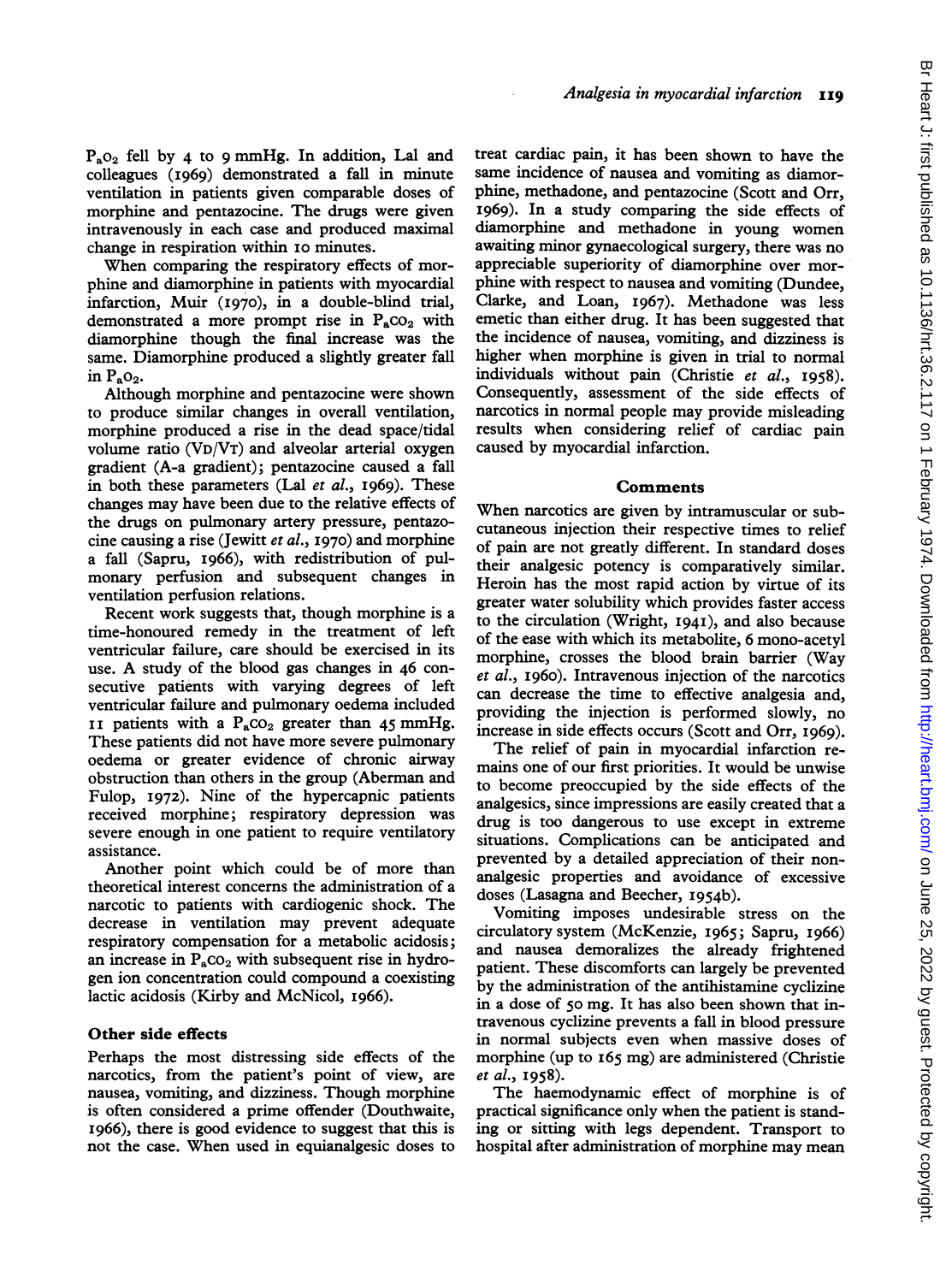carrying the patient down a difficult stair. Whenever possible this should be performed with the patient supine to prevent dangerous postural hypotension (British Medical Journal, I966). A significant proportion of patients with pulmonary oedema secondary to left ventricular failure who have no previous history of chronic obstructive pulmonary disease develop hypercapnia (Aberman and Fulop, I972). Since it is difficult to differentiate this group clinically it seems reasonable when administering narcotics to monitor the blood gas changes in patients with pulmonary oedema (Lancet, 1972).

Despite years of research and effort there is still no drug which holds a clear-cut advantage over morphine as an analgesic in myocardial infarction. There is doubt regarding the haemodynamic safety of pentazocine (Jewitt et al., 1970, 197I; Miller et al., I972) and in any case it differs little from the other narcotics in its degree of respiratory disturbance (Lal et al., I969; Nagle and Pilcher, 1972) and incidence of nausea and vomiting (Scott and Orr, I969). Nitrous oxide is promising and may prove a useful adjunct (Kerr et al., 1972), particularly in the relief of pain during transport of the patient to hospital.

The overall evidence favours the use of morphine in <sup>a</sup> dose of <sup>10</sup> mg with cyclizine 5o mg to control emetic side effects. Such continued acceptance of one of our oldest remedies should not, however, discourage attempts to find an even better analgesic.

#### References

- Aberman, A., and Fulop, M. (I972). The metabolic and respiratory acidosis of acute pulmonary edema. Annals of Internal Medicine, 76, I73.
- Boland, E. W. (I940). Oxygen in high concentrations for relief of pain in coronary thrombosis and severe angina pectoris. Journal of the American Medical Association, 114, I5I2.
- British Medical Journal (I966). Leading article: Pain relief in myocardial infarction. 2, 3.
- Bulpitt, C. J. (I967). Heparin as an analgesic in myocardial infarction: a double-blind trial. British Medical Journal, 3, 279.
- Christie, G., Gershon, S., Gray, R., Shaw, F. H., McCance, I., and Bruce, D. W. (I958). Treatment of certain sideeffects of morphine. British Medical Journal, 1, 675.
- Douthwaite, A. H. (I966). Pain relief in myocardial infarction. British Medical Journal, 2, 174.
- Drew, J. H., Dripps, R. D., and Comroe, J. H. (1946). Clinical studies on morphine. II. The effect of morphine upon the circulation of man and upon the circulatory and respiratory responses to tilting. Anesthesiology, 7, 44.
- Dripps, R. D., and Comroe, J. H. (i945). Clinical studies on morphine. I. The immediate effect of morphine administered intravenously and intramuscularly upon the respiration of normal man. Anesthesiology, 6, 462.
- Dundee, J. W., Clarke, R. S. J., and Loan, W. B. (I967). Comparative toxicity of diamorphine, morphine, and methadone. Lancet, 2, 22I.
- Enger, E., Julsrud, A. C., and Kirkeby, K. (I963). Initial heparin therapy as a supplement to peroral anticoagulants in acute myocardial infarction. Acta Medica Scandinavica, 173, Suppl. 397.
- Friedberg, C. K. (I966). Diseases of the Heart, 3rd ed. W. B. Saunders, Philadelphia and London.
- Grendahl, H., and Hansteen, V. (I969). The effect of mor phine on blood pressure and cardiac output in patients with acute myocardial infarction. Acta Medica Scandinavica, I86, 5I5.
- Herrick, J. B. (I9I2). Clinical features of sudden obstruction of the coronary arteries. Journal of the American Medical Association, 59, 2015.
- Hoel, B. L., and Refsum, H. E. (I969). The effect of morphine on arterial blood gases in patients with acute myocardial infarction. Acta Medica Scandinavica, I86, 511.
- Iosava, K. V. (I965). Analgesic nitrous oxide anaesthesia in the pain syndrome in acute coronary insufficiency. Kardiologiya, 5, 54-
- Jewitt, D. E., Maurer, B. J., and Hubner, P. J. B. (I970). Increased pulmonary arterial pressures after pentazocine in myocardial infarction. British Medical Journal, 1, 795.
- Jewitt, D. E., Maurer, B. J., Hubner, P. J., and Shillingford, J. P. (1971). Cardiovascular effects of pentazocine in patients with acute myocardial infarction (abstract). British Heart Journal, 33, 145.
- Keele, K. D. (I968). Pain complaint threshold in relation to pain of cardiac infarction. British Medical Journal, 1, 670.
- Kerr, F., Ewing, D. J., Irving, J. B., and Kirby, B. J. (1972). Nitrous-oxide analgesia in myocardial infarction. Lancet, I, 63.
- Kirby, B. J., and McNicol, M. W. (I966). Acid-base status in acute myocardial infarction. Lancet, 2, 1054.
- Lal, S., Savidge, R. S., and Chhabra, G. P. (I969). Cardiovascular and respiratory effects of morphine and pentazocine in patients with myocardial infarction. Lancet, 1, 379.
- Lancet (I972). Leading article: Blood-gas tensions in acute pulmonary oedema. I, II06.
- Lasagna, L., and Beecher, H. K. (1954a). The analgesic effectiveness of codeine and meperidine. Journal of Pharmacology and Experimental Therapeutics, 112, 306.
- Lasagna, L., and Beecher, H. K. (1954b). The optimal dose of morphine. Journal of the American Medical Association, I56, 230.
- MacDonald, H. R., Rees, H. A., Muir, A. L., Lawrie, D. M., Burton, J. L., and Donald, K. W. (I967). Circulatory effects of heroin in patients with myocardial infarction. Lancet, 1, 1070.
- McKenzie, G. J. (I965). Observations in cardiogenic shock, p. I66. M.D. Thesis, University of Edinburgh.
- Miller, H. C., McLeod, A., Kirby, B. J., Scott, D. B., and Julian, D. G. (I972). Effect of pentazocine on pulmonary circulation. Lancet, 2, II67.
- Muir, A. L. (I970). Cardio-respiratory studies in acute myocardial infarction, p. 9I. M.D. Thesis, University of Edinburgh.
- Nagle, R. E., and Pilcher, J. (1972). Respiratory and circulatory effects of pentazocine. Review of analgesics used after myocardial infarction. British Heart Journal, 34, 244.
- Ngai, S. H. (I961). Effects of morphine and meperidine on the central respiratory mechanisms in the cat; the action of levallorphan in antagonizing these effects. Journal of Pharmacology and Experimental Therapeutics, 131, 9I.
- Nichol, E. S., Phillips, W. C., and Casten, G. G. (1959). Virtue of prompt anticoagulant therapy in impending myocardial infarction: experiences with 3i8 patients during a 10-year period. Annals of Internal Medicine, 50, II58.